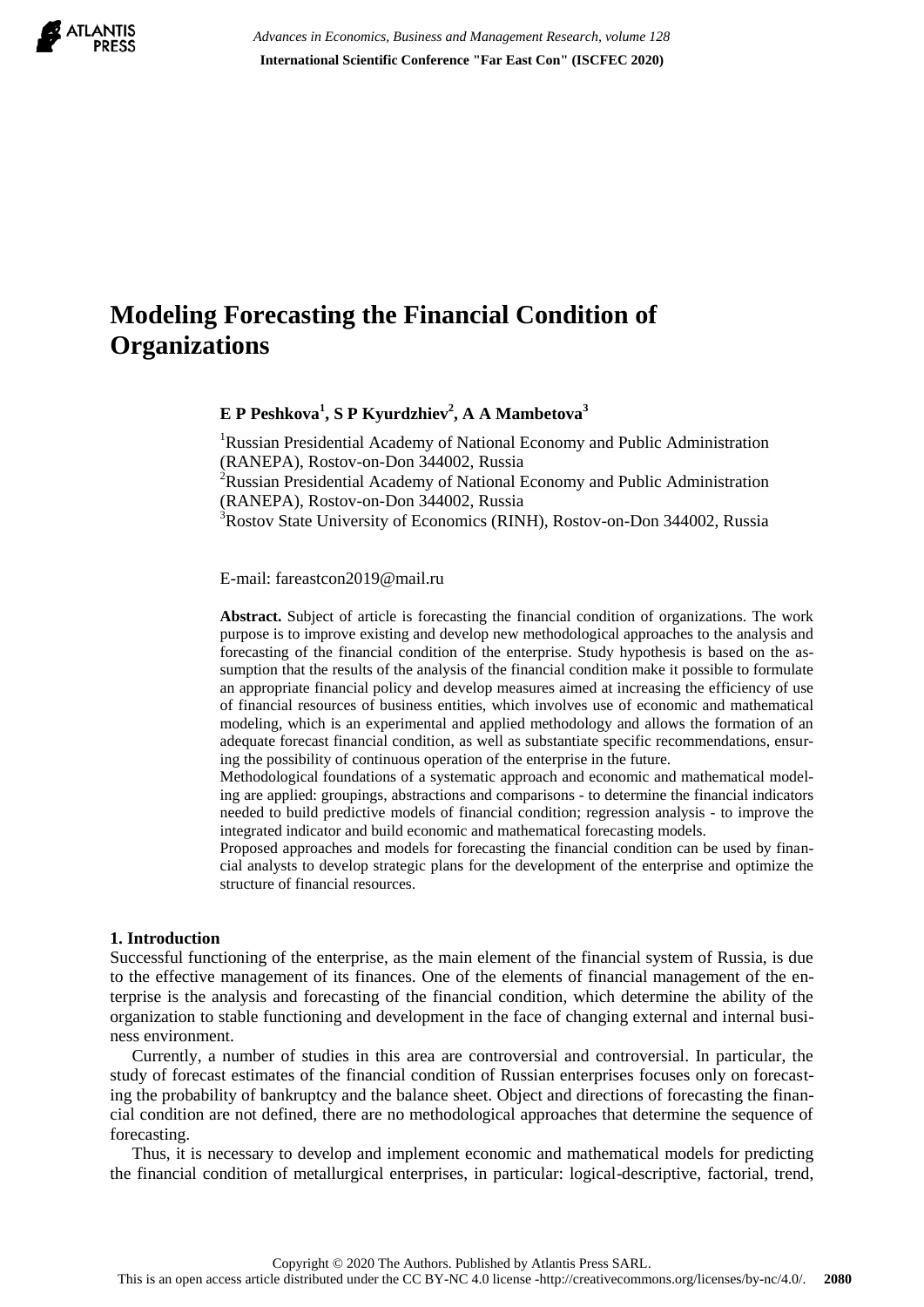

regression and dynamic. Economic content of these models consists in determining the financial condition depending on the dynamics of the development of its subsystems (capital efficiency, liquidity and solvency, financial stability), which allows determining directions for improving the financial condition of the enterprise.

#### *1.1. Scientific significance of the issue and problem statement*

Need to assess and predict the financial condition in modern conditions of the sanctions restrictions of Russian economy is caused by loss-making and insolvency of a significant number of enterprises, and unsatisfactory structure of their capital. Real financial condition of organizations is complicated by imperfect methodological approaches to its assessment. These problems are relevant for Russian enterprises, regardless of their organizational and legal forms and forms of ownership.

Forecasting the financial condition of the enterprise is a tool to eliminate the uncertainty that arises as a result of managerial decisions regarding the mobilization and allocation of financial resources; allows you to justify the feasibility of financing and increase the level of efficiency of enterprise asset management; enables the company to develop steadily in the future.

Thus, the solution of issues related to the improvement of existing and the development of new methodological approaches to the analysis and forecasting of the financial condition of the enterprise, is of particular importance.

Main goal of constructing a model for predicting the financial condition of enterprises is to determine their future position, depending on the influence of external and internal factors.

Definition of the forecast financial condition of an organization should be based on its integral assessment, since the latter is an effective mechanism for consolidating individual financial indicators characterizing various components of financial activity.

Basis for predicting the financial condition of the enterprise is proposed to put the method of integrated assessment developed by the authors [16; 17].

Development of adequate models for predicting the financial condition of an enterprise is possible if the following sequence of their construction is observed: Stage 1 - production, involves determining the purpose of modeling the financial condition of the organization and selecting, depending on this, variables (financial indicators); Stage 2 - specification of the model, provides for the determination of the type and type of forecasting model; Stage 3 - information, at which the necessary data is collected to calculate the financial indicators included in the model; 4 - the stage of model identification, provides for the determination and assessment of the quality of the model parameters and is based on formalized methods; Stage 5 - verification (verification) of the model. At this stage, the adequacy of the forecasting model of financial condition is checked [15].

## **2. Prediction of the financial condition of the organization based on the definition of the purpose of modeling with the selection of variables and based on the specification of the model**

Given the above sequence of constructing mathematical models, let us consider in more detail at least the first two directions of forecasting. The first direction involves the construction of a model where the main goal is to determine the predicted value of the integral indicator depending on the forecast values of financial ratios. Variables are financial indicators included in the integral assessment (Table. 1).

Logic of forecasting the financial condition of an enterprise according to this approach consists in a certain sequence of actions. First step involves predicting the level of indicators included in the integrated assessment. It is proposed to use the moving average method as a forecasting method for each indicator.

After determining the forecast values of financial indicators, this model provides for the calculation on their basis of an integrated indicator of financial condition. Based on the obtained value, a conclusion is drawn about the prospects for changing the financial condition of the enterprise under study.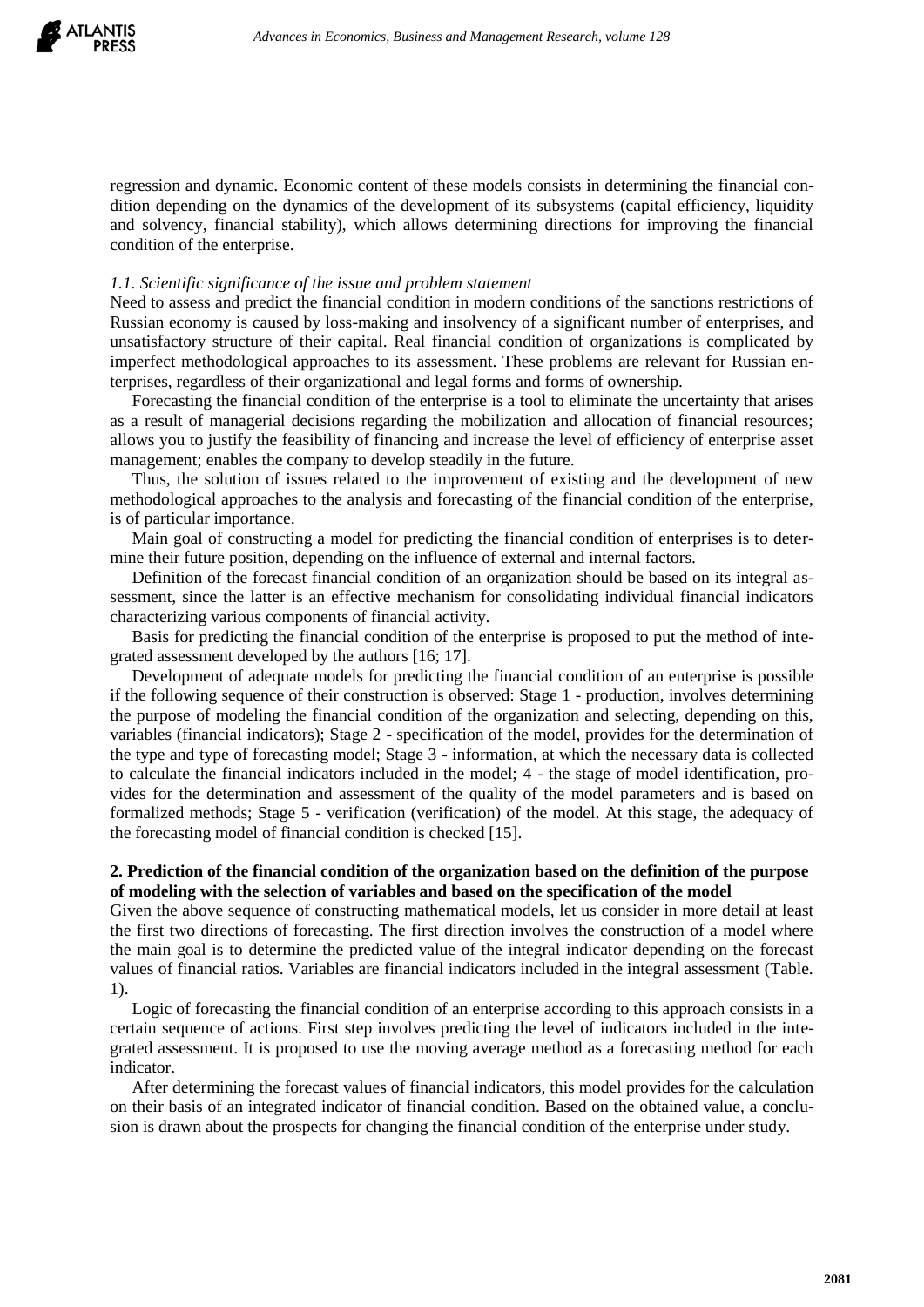| Weight                                 | Indicator $\omega_i$     | Standard<br>value<br>ai |
|----------------------------------------|--------------------------|-------------------------|
| Capital Efficiency, Z                  |                          |                         |
| Return on current assets               | 8                        | 0,175                   |
| Return on sales                        |                          | 0,128                   |
| Turnover ratio of tangible as-<br>sets | $\overline{\mathcal{L}}$ | 12,836                  |
| Accounts receivable turnover<br>ratio  | 12                       | 7,617                   |
| Solvency and liquidity, Y              |                          |                         |
| Absolute liquidity ratio               | 14                       | 0,189                   |
| Current ratio                          |                          | 1,648                   |
| Financial Sustainability, X            |                          |                         |
| Financial independence ratio           | 4                        | 0,639                   |

**Table 1.** Financial indicators and their significance in the integrated assessment of the financial condition of the enterprise.

Since the approaches proposed by the authors to forecasting the financial condition were introduced into the practical activities of Turbostalkomplekt LLC, all examples of the application of the models will be given on the data of this enterprise. Practical use of the logical-descriptive model provides for the calculation of forecast values of financial indicators determined on the basis of data from previous periods, i.e. based on the financial statements of the company for 2014-2018 in Table 2.

|  |  |  |  |  |  |  |  |  |  | <b>Table 2.</b> Initial and forecast indicators of financial condition of LLC Turbostalkomplekt. |  |
|--|--|--|--|--|--|--|--|--|--|--------------------------------------------------------------------------------------------------|--|
|--|--|--|--|--|--|--|--|--|--|--------------------------------------------------------------------------------------------------|--|

| Period          | assets<br>current<br>$\overline{5}$<br>Return<br>5 | V <sub>2</sub><br>Return on sales, | đ<br>turnover<br>$\mathfrak{S}$<br>assets,<br>$\sigma$ f<br>tangible<br>Ratio | đ<br>turnover<br>$\overline{v}$<br>receivables<br>ð<br>Ratio | absolute liquid-<br>Ratio of<br>5<br>➢<br>ity. | current liquidi-<br>đ<br>$\sqrt{6}$<br>Ratio<br>$\sum$ | Ratio of financial inde-<br>$\nabla$<br>pendence |
|-----------------|----------------------------------------------------|------------------------------------|-------------------------------------------------------------------------------|--------------------------------------------------------------|------------------------------------------------|--------------------------------------------------------|--------------------------------------------------|
| 2014            | 0,23                                               | 0,14                               | 8,67                                                                          | 3,81                                                         | 0,00                                           | 0,65                                                   | 0,48                                             |
| 2015            | 0,02                                               | 0,07                               | 9,40                                                                          | 4,64                                                         | 0,00                                           | 0,80                                                   | 0,46                                             |
| 2016            | 0,04                                               | 0,07                               | 11,2<br>$\overline{2}$                                                        | 5,56                                                         | 0,00                                           | 0,89                                                   | 0,42                                             |
| 2017            | 0,19                                               | 0,13                               | 8,53                                                                          | 5,05                                                         | 0,00                                           | 1,11                                                   | 0,57                                             |
| 2018            | 0,21                                               | 0,16                               | 7,36                                                                          | 7,21                                                         | 0,00                                           | 1,29                                                   | 0,56                                             |
| forecast 1 year | 0,14                                               | 0,12                               | 9,04                                                                          | 5,25                                                         | 0,00                                           | 0,95                                                   | 0,50                                             |
| forecast 2 year | 0,12                                               | 0,11                               | 9,11                                                                          | 5,54                                                         | 0,00                                           | 1,01                                                   | 0,50                                             |
| forecast 3 year | 0,14                                               | 0,12                               | 9,05                                                                          | 5,72                                                         | 0,00                                           | 1,05                                                   | 0,51                                             |
| forecast 4 year | 0,16                                               | 0,13                               | 8,62                                                                          | 5,75                                                         | 0,00                                           | 1,08                                                   | 0,53                                             |
| forecast 5 year | 0,15                                               | 0,13                               | 8,63                                                                          | 5,90                                                         | 0,00                                           | 1,07                                                   | 0,52                                             |

Based on the calculated forecast values of financial indicators (Table 2), the forecast integral indicator of the financial condition of LLC Turbostalkomplekt is determined. For convenience, we integrate all the calculations in Table 3.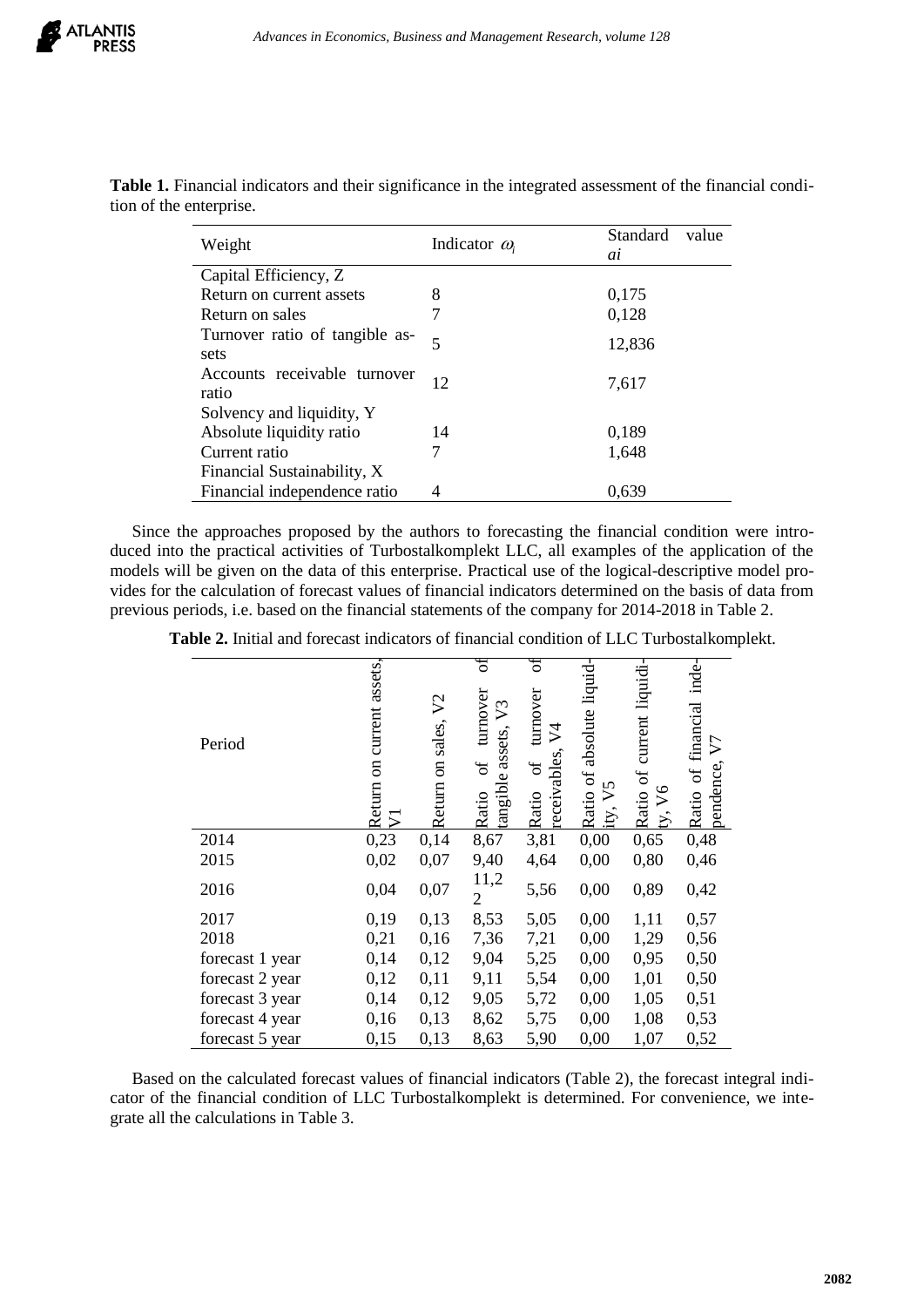|                             |                        |       | 1            | forecast       | $\overline{2}$   | forecast | 3 forecast   |                 | 4 forecast   |                 | 5              | forecast |
|-----------------------------|------------------------|-------|--------------|----------------|------------------|----------|--------------|-----------------|--------------|-----------------|----------------|----------|
| Indicator                   | $\omega_i$             | $a_i$ | period       |                | period           |          | period       |                 | period       |                 | period         |          |
|                             |                        |       | Z y x        | $S_i$          | zyx              | $S_i$    | zyx          | $S_i$           | zyx          | $S_i$           | Z y x          | $S_i$    |
| Capital Efficiency, Z       |                        |       |              |                |                  |          |              |                 |              |                 |                |          |
| Return on                   |                        |       |              |                | 0,12             |          | 0,14         | 6,4             |              | 7,2             | 0,15           |          |
| current                     | 8                      | 0,175 | 0,139        | 6,34           | 0                | 5,50     | $\Omega$     | $\Omega$        | 0,160        | 9               | 3              | 7,01     |
| assets                      |                        |       |              |                |                  |          |              |                 |              |                 |                |          |
| Return on<br>sales          | $\overline{7}$         | 0,128 | 0,115        | 6,30           | 0,11<br>0        | 6,00     | 0,11<br>7    | 6,3<br>8        | 0,126        | 6,9<br>1        | 0,12<br>5      | 6,86     |
| Turnover                    |                        |       |              |                |                  |          |              |                 |              |                 |                |          |
| ratio<br>of                 |                        | 12,83 |              |                |                  |          | 9,05         |                 |              | 3,3             | 8,63           |          |
| tangible                    | 5                      | 6     | 9,035        | 3,52           | $\frac{9,10}{8}$ | 3,55     |              | $\frac{3,5}{3}$ | 8,617        | 6               | 4              | 3,36     |
| assets                      |                        |       |              |                |                  |          |              |                 |              |                 |                |          |
| Accounts                    |                        |       |              |                |                  |          |              |                 |              |                 |                |          |
| receiva-                    | 1                      | 7,617 | 5,252        | 8,27           | $\frac{5,54}{1}$ | 8,73     | 5,72         | 9,0             | 5,755        | $\frac{9,0}{7}$ | 5,89           | 9,29     |
| ble turn-                   | $\overline{2}$         |       |              |                |                  |          |              |                 |              |                 |                |          |
| over ratio                  |                        |       |              |                |                  |          |              |                 |              |                 |                |          |
| Z                           |                        |       | 24,43        |                | 23,78            |          | 25,33        |                 | 26,62        |                 | 26,52          |          |
| Solvency and liquidity, Y   |                        |       |              |                |                  |          |              |                 |              |                 |                |          |
| Absolute                    | 1                      |       |              | 0,09           | 0,00             |          | 0,00         | 0,1             |              | 0,1             | 0,00           |          |
| liquidity<br>ratio          | $\overline{4}$         | 0,189 | 0,001        | 8              | 1                | 0,098    | 1            | 04              | 0,001        | 08              | 1              | 0,100    |
| Current                     |                        |       |              | 4,02           | 1,00             |          | 1,04         | 4,4             |              | 4,5             | 1,07           |          |
| ratio                       | $\overline{7}$         | 1,648 | 0,947        | $\overline{4}$ | $\overline{7}$   | 4,279    | 9            | 57              | 1,081        | 91              | $\overline{4}$ | 4,562    |
| Y                           |                        |       | 4,12         |                | 4,38             |          | 4,56         |                 | 4,70         |                 | 4,66           |          |
| Financial Sustainability, X |                        |       |              |                |                  |          |              |                 |              |                 |                |          |
| Financial                   |                        |       |              |                |                  |          |              |                 |              |                 |                |          |
| inde-                       | $\overline{4}$         | 0,639 | 0,497        | 3,10           | 0,50             | 3,133    | 0,50         | 3,1             | 0,527        | 3,2             | 0,51           | 3,240    |
| pendence                    |                        |       |              | 8              | 0                |          | 9            | 85              |              | 96              | 8              |          |
| ratio                       |                        |       |              |                |                  |          |              |                 |              |                 |                |          |
| $\boldsymbol{X}$            |                        |       | 3,11         |                | 3,13             |          | 3,19         |                 | 3,30         |                 | 3,24           |          |
| Integral indicator          |                        |       | 31,66        |                | 31,29            |          | 33,07        |                 | 34,62        |                 | 34,42          |          |
| General characteristics     |                        |       | satisfactory |                | satisfactory     |          | satisfactory |                 | satisfactory |                 | satisfactory   |          |
|                             | of financial condition |       |              |                |                  |          |              |                 |              |                 |                |          |

**Table 3.** Initial and forecast indicators of financial condition of LLC Turbostalkomplekt.

Based on the calculated integral indicator, the forecast characteristic of the financial condition of Turbostalkomplekt LLC (matrix of forecast types of financial condition) was determined.

The data obtained showed that while maintaining the development trend, Turbostalkomplekt LLC will have a satisfactory financial condition over the next forecast year, with a slight improvement in solvency. This is because over the study period, the dynamics of liquidity and solvency indicators had a very slight increase.

This fact allows us to establish a restriction regarding the use of the above approach to determine the prospective financial condition, since its use in medium-term forecasting can lead to erroneous conclusions.

That is why the logical-descriptive model can only be used in operational forecasting.

Thus, the main bottleneck of the model is the low level of adequacy, but the simplicity of its application allows us to make the so-called express forecast to obtain data on the future financial condition of the enterprise in the short term.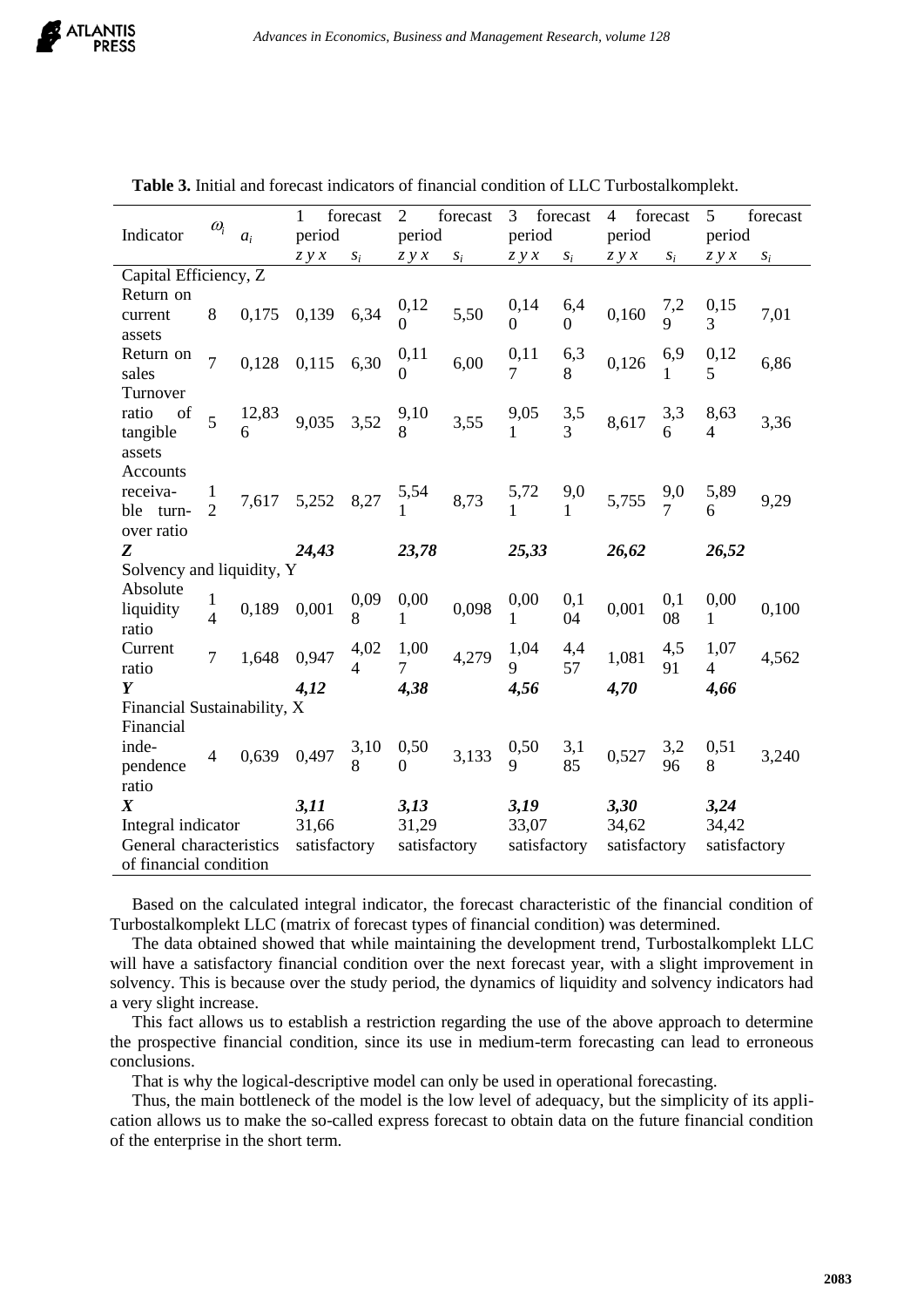

As already noted, the financial condition of the enterprise is a complex multifactorial phenomenon. Therefore, forecasting an integral indicator without taking into account factors that directly affect the financial indicators characterizing the marginal composition of the integrated assessment is ineffective, since it does not make it possible to show directions and the level of influence on system-forming factors to achieve certain results in the forecast period [20].

This necessitates the development of a forecasting model for an integrated indicator of financial condition based on factors that directly affect the value of financial indicators.

The main goal of this direction of forecasting is to build a factor model that allows, by changing the level of absolute financial indicators, to determine the forecast financial condition of the enterprise. This model makes it possible to determine the main directions of improving the financial condition of the enterprise, since it will allow to identify those components of the financial condition that adversely affect its overall assessment.

This model is based on the calculation of financial indicators, which are part of the integral indicator of financial condition (see Table. 1).

As the main factors, it is advisable to use absolute indicators of financial statements that have a direct impact on the level of relative financial indicators. The system of relative indicators, which are proposed to be included in the model, their symbol and method of calculation are given in Table 4.

To obtain a factor model for predicting the financial condition of the enterprise, a number of mathematical transformations were performed:

1) in the formula (4), taking into account the method of calculating the main components of the financial condition of the enterprise (1-3), the standard values and significance of financial indicators are substituted (see Table. 1);

$$
Z = \sum_{i=1}^{m} \frac{z_i}{a_i} \omega_i \,,\tag{1}
$$

$$
Y = \sum_{1}^{m} \frac{y_i}{a_i} \omega_i,
$$
  
\n
$$
X = \sum_{1}^{m} \frac{x_i}{a_i} \omega_i
$$
\n(2)

where *Z, Y, X* - coordinates of the financial condition, characterizing the dynamics of change of its individual component; *zi*, *yi*, *xi*, - actual values of the corresponding financial indicators;  $\omega_i$  - weight (significance) of the financial ratio; *ai -* average value of a financial indicator; *m -* number of financial indicators of the integrated assessment.

**Table 4.** Factors of influence on the level of financial indicators.

| Indicator                                                            | Factors, affecting the level<br>of a financial indicator | egend                | Formalization                                  |
|----------------------------------------------------------------------|----------------------------------------------------------|----------------------|------------------------------------------------|
| Profitability of current assets                                      | net profit<br>current assets                             | V1<br>V <sub>2</sub> | $\frac{V1}{V2}$                                |
| Return on sales                                                      | profit from sales<br>net income                          | V3<br>V4             | $\frac{V3}{V4}$                                |
| Tangible asset turnover ratio                                        | net income<br>current tangible assets                    | V4<br>V <sub>5</sub> | $\frac{V4}{V5}$                                |
| Accounts receivable<br>turnover<br>ratio<br>Absolute liquidity ratio | net income<br>accounts receivable<br>current assets      | V4<br>V6<br>V2       | V4<br>$\overline{V6}$<br>$V2 - V5 - V6$<br>177 |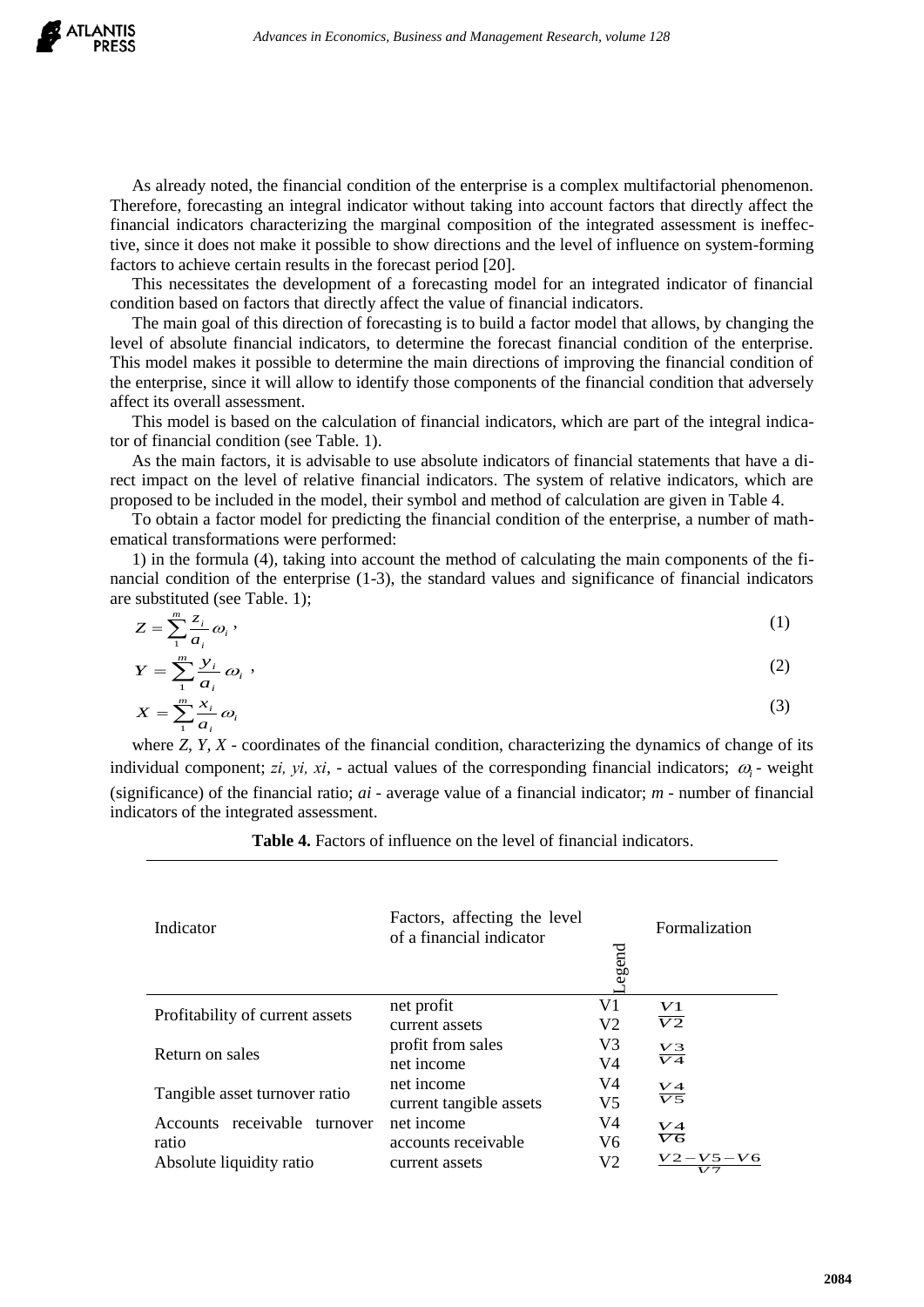|                              | current tangible assets | V5 |                 |
|------------------------------|-------------------------|----|-----------------|
|                              | accounts receivable     | V6 |                 |
|                              | current liabilities     | V7 |                 |
|                              | current assets          | V2 | V2              |
| Current liquidity ratio      | current liabilities     | V7 | V7              |
|                              | equity                  | V8 |                 |
| Financial independence ratio | balance sheet total     | V9 | $\frac{V8}{V9}$ |

2) method of calculating individual financial indicators is included in the obtained mathematical expression (see table 4).

 $I = Z + Y + X$ . (4)

After these transformations and certain simplifications, the mathematical expression of the factor model for forecasting the financial condition will have the following form:

$$
I = \frac{45,7V1}{V2} + \frac{54,7V3}{V4} + 0,4V4\left(\frac{1}{V5} + \frac{4}{V6}\right) + \frac{74,1}{V7}(1,05V2 + V5 + V6) + \frac{6,3V8}{V9},
$$
\n(5)

where *V1* - net profit; *V2* - current assets of the enterprise; *V3* - profit from sales; *V4* - net income; *V5* - current tangible assets; *V6* - accounts receivable; *V7* - current liabilities; *V8* - equity; *V9* - total assets of the enterprise.

Proposed model allows you to determine the forecast integral indicator of financial condition, depending on the trend of a particular absolute indicator.

Main disadvantages of the considered approach include: the need to forecast each indicator separately, using extrapolation methods; a number of certain assumptions regarding the values of individual financial indicators.

This fact does not reduce the importance of this approach, since this model allows financial analysts of the enterprise to quickly identify the indicator that needs to be influenced in order to keep the financial condition at the appropriate level. The model can be used in simulation, to determine optimistic, neutral and pessimistic forecasts of the financial condition of the enterprise. In addition, this approach allows you to determine the amount of financial indicators to achieve the maximum level of financial condition.

One of the areas of forecasting the financial condition of an enterprise is forecasting the main components of an integrated assessment. This approach is based on the additivity of the integral assessment and the presentation of the financial condition depending on the integral values of the group of relative indicators characterizing financial stability, capital efficiency, liquidity and solvency. A generalizing characteristic that combines all the groups of these indicators is an integral estimate, the geometric content of which is to determine the coordinates of the point *A0*.

Namely, over a certain period of time, the financial condition will change under the influence of various factors, and the location of a point in three-dimensional space will change accordingly (point *A*<sub>1</sub>). So, first the point  $A_0$  has coordinates (*X; Y; Z*), and then it shifts to the coordinates (*X<sub>1</sub>*; *Y<sub>1</sub>*; *Z<sub>1</sub>*), i.e. it can be argued that the financial condition goes from state  $A_0$  to state  $A_1$  (Fig. 1) [13].

*x* - financial stability; *y* - liquidity and solvency; *z* - capital efficiency.

Based on this approach, the forecast model of financial condition takes the form:

$$
I = f(z) + f(y) + f(x),\tag{6}
$$

where  $f(z)$ ,  $f(y)$ ,  $f(x)$  - functional dependences of changes in the integral components of the financial condition, determined by the dynamics of their changes in previous periods.

Developed approach will allow you to clearly demonstrate trends in the financial condition of the enterprise and its main advantage is the simplicity of practical application.

Purpose of constructing this model is to determine the forecast values of individual integral indicators characterizing the individual components of the financial condition of the enterprise. The basis of the model is proposed to use the trend of changes in the components of the financial condition in previous periods and the time factor.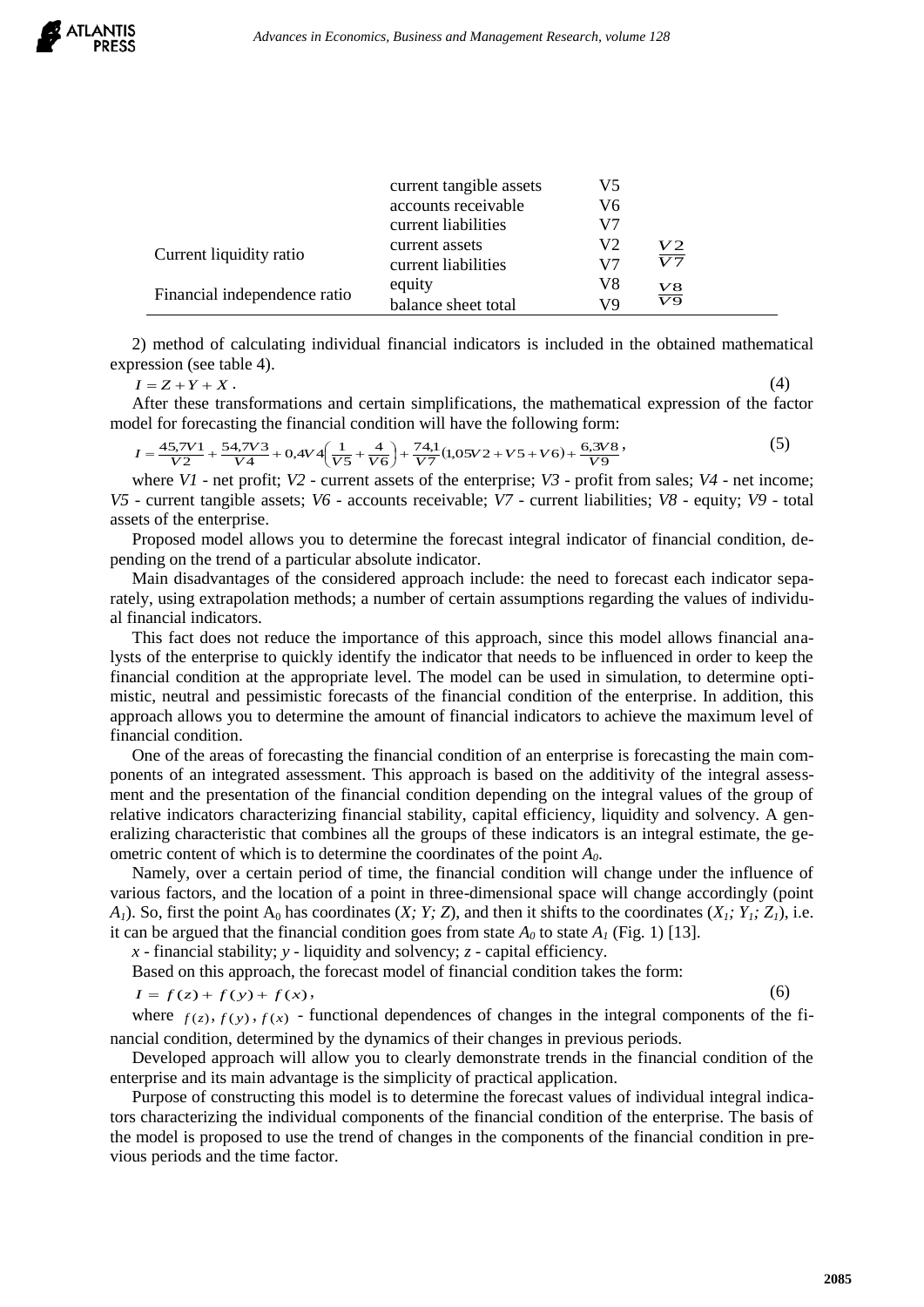



#### **Figure 1.** Coordinate method in predicting the financial condition of the enterprise.

This task will help to solve the problem of building a system of trend equations that characterize trends in the components of the financial condition:<br> $f(z) = \hat{z} = f(z) +$ 

$$
f(z) = \hat{z} = f(t) + \xi_t
$$
  
\n
$$
f(y) = \hat{y} = f(t) + \xi_t
$$
  
\n
$$
f(x) = \hat{x} = f(t) + \xi_t
$$
\n(7)

where  $f(t)$  - trend coordinates of the financial condition; - stochastic component of the process of forming a component of the financial condition of the enterprise.

Input data will be the values of the components of the integral assessment in previous periods, on the basis of which the dependence is determined for individual coordinates. It should be noted that this approach reduces the possibility of building a universal model that could be used by all metallurgical enterprises, since the trend of the model should be based on the data of an individual enterprise. In this case, the accuracy of the forecast significantly increases, due to the individual approach to the enterprise, and taking into account those trends that are unique to it.

Consider the basic logic of building a model. The stage of its identification involves two steps. The first step is to determine the model parameters for a certain series of dependencies. The second involves the selection of a model that is most adequate to empirical data and has sufficient predictive capabilities.

Trend equation can be described by a wide range of diverse dependencies. To determine the parameters of the trend equation, you can use the least squares method, used for linear dependence, in connection with this there is a need for linearization of some non-linear equations.

After determining the parameters of the model, it is necessary to check its adequacy and forecast capabilities. This stage involves the calculation of the coefficient of determination and the Tail coefficient [24]. The last step in building a model is to choose a trend equation that approximates as much as possible the tendency for certain components of the financial condition of the enterprise to change.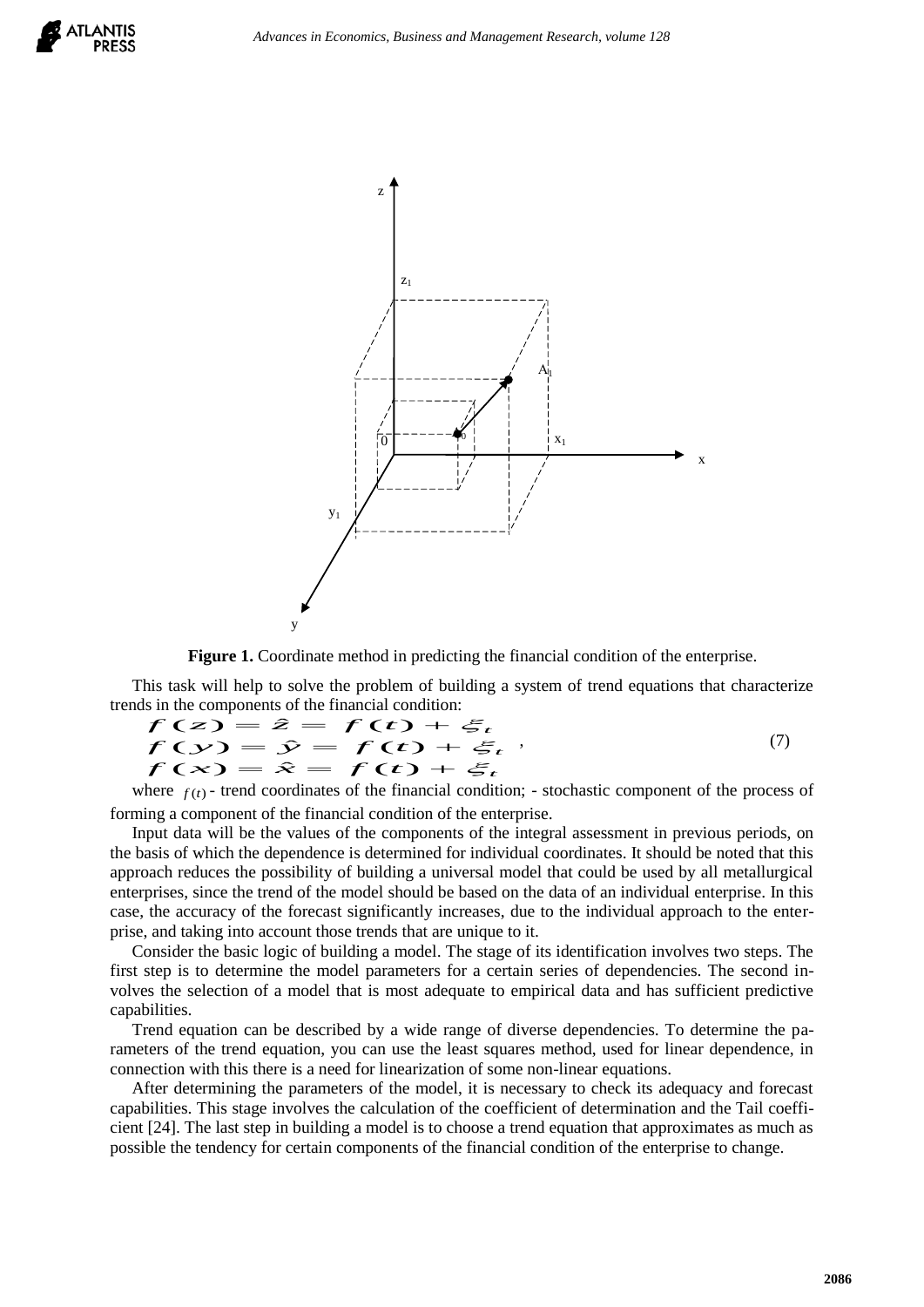Main limitations of the considered approach include the presence of a sufficient amount of analysis data, on the basis of which the trend line is built. The advantage of this approach is the possibility of operational monitoring of the dynamics of changes in the main components of the financial condition of the enterprise, allowing timely detection of negative trends in changes in financial indicators, displayed by the level of these components, and timely development of preventive measures to eliminate such negative dynamics.

Thus, we have developed three models for predicting the financial condition of the enterprise, each of which has its own specific features.

To improve the accuracy of the forecast data of the enterprise, it is advisable to develop individual models for forecasting the financial condition. These models include the trend model, which provides for the determination of the forecast financial condition depending on the dynamics of changes in its main components based on the trends in their changes in previous periods.

These models should be used in the short term to determine trends in the formation of financial condition.

#### **3. Modeling the financial condition of the organization**

The models built above are not universal for predicting the financial condition of all enterprises, since they take into account certain individual characteristics of individual business entities. Therefore, there is a need to develop a universal model, the main purpose of which is the forecasting of the integral indicator.

Since the level of the integral indicator depends on many factors, it is advisable to use regression analysis methods to build a model for predicting the financial condition, which allow us to determine the relationship between different indicators and determine their impact on the overall assessment of the financial condition of the enterprise.

This approach will allow you to explore the forecast financial condition of the enterprise, taking into account many factors.

Based on the results of previous studies, an iteration was used to determine the system of indicators of the model, which significantly affects the integral indicator of financial condition, namely:

 $\Box$  profitability of sales (V1),%;

 $\Box$  return on sales by cash flows (V2),%;

 $\Box$  share of the most liquid assets (V3),%;

 $\Box$  part of assets that are difficult to sell (V4),%;

 $\Box$  share of term liabilities (V5),%;

 $\Box$  share of short-term liabilities (*V6*),%;

 $\Box$  share of long-term liabilities (*V7*),%.

In addition to these indicators, a dummy variable (*V8*) must be added to the regression model, which would take into account the influence of the external environment on the financial condition. Therefore, the model should include the influence of the forecast background, i.e. the space in which the enterprise operates.

Index of GDP growth is taken as the main indicator characterizing the external environment (forecast background).

Analysis showed that there is a relationship between the financial condition and the forecast background, which must be taken into account when building the regression model. Therefore, depending on the influence (positive, negative or in the absence thereof) of the fictitious variable, the forecast background will be assigned the corresponding value: 1 or 0.

Our study allows us to conclude that there is a linear dependence of the integral assessment of the financial condition of the enterprise on financial indicators, therefore, to construct a model for predicting the financial condition, it is advisable to use the linear regression equation, represented by the following dependence:

$$
\hat{I} = \beta_0 + \beta_1 V_{i1} + \beta_1 V_{i2} + \dots + \beta_p V_{ip} + \varepsilon_i,
$$
\n(8)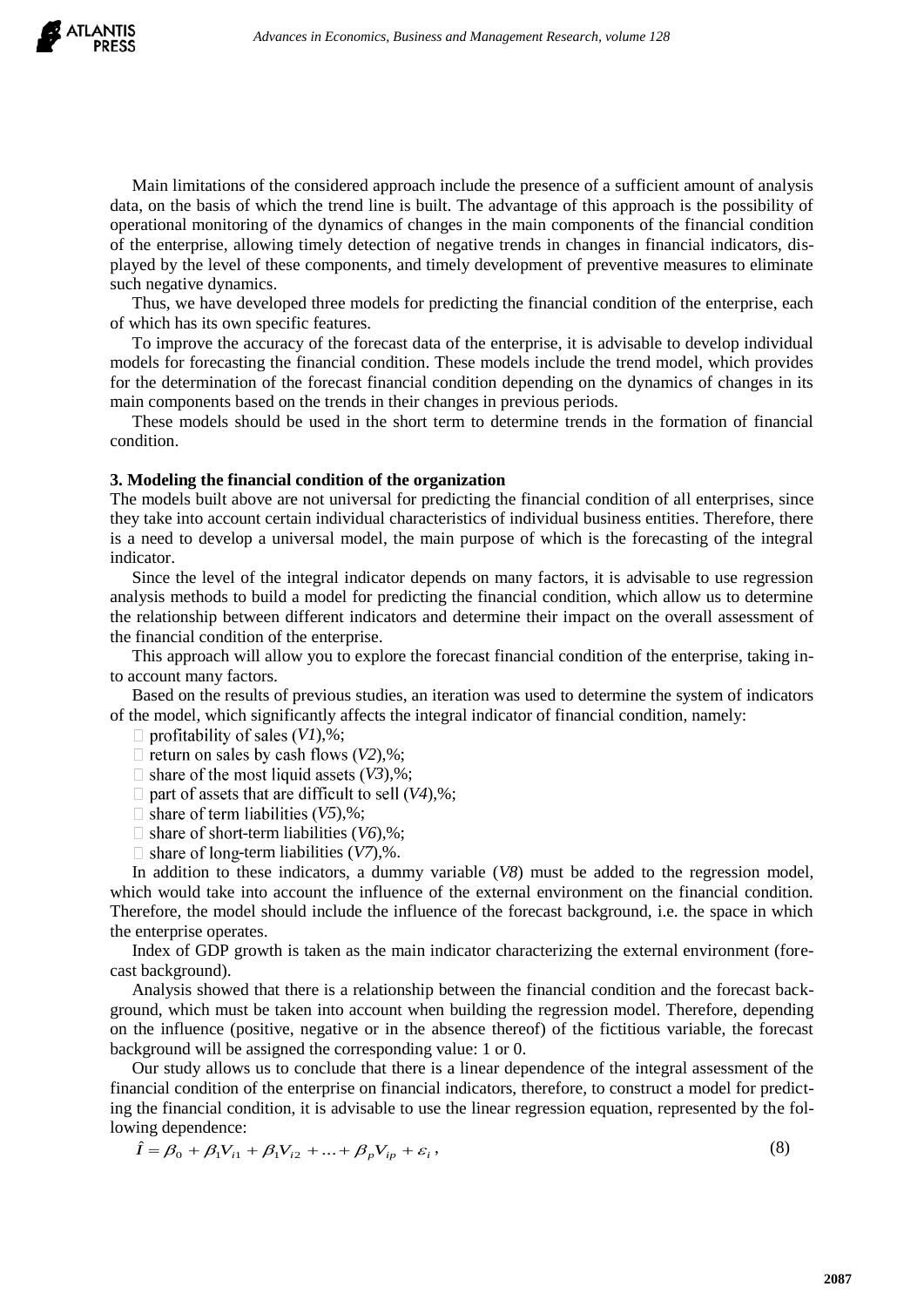

where  $\hat{I}$  - predicted value of the integral indicator;  $\beta_{p}$ - parameters of the regression model;  $\epsilon_{i}$ model error;  $V_{ip}$  the value of the relative financial indicator, or forecast background.

Input data for constructing a regression model are indicators characterizing the structure of assets and capital of an enterprise in terms of liquidity, maturity of liabilities and capital efficiency.

At the same time, observations were excluded from the study in which net worth is negative, since such a value causes its imbalance.

Identification of the regression model involves the determination of its parameters depending on the value of the correlation indicator, which allows to establish the influence of a single financial indicator on the overall assessment of the financial condition of the enterprise.

Adequacy of the forecast model depends on the system of indicators included in it. Financial indicators are in a certain interdependence and interdependence, which is the basis for the hypothesis of multicollinearity between them.

Since the proposed input data system has more than two variables, the multicollinearity test must be carried out using the Farrara-Glober algorithm [15], which involves the calculation of a number of criteria and their comparison with standard values.

This step made it possible to identify pairs of financial indicators between which there is multicollinearity, in particular, these are indicators *V1* and *V2*; *V5* and *V3*. The most optimal for the model is the elimination of *V2* and *V5*.

A repeated check of factors for multicollinearity showed the absence of a relationship between the indicators that remained after the exclusion of factors V2 and V5, i.e. these indicators can be used as input for a regression model for predicting the financial condition of the enterprise.

Choosing a certain system of financial indicators, we can say that the financial condition depends on less variable indicators characterizing it. These indicators include long-term liabilities and assets. This is completely justified, since these indicators are more static and form the basis for the development of any enterprise. This set of indicators confirms the fact that the financial condition of the enterprise depends on the structure of sources of financing of its economic activity.

The parameters of the regression model were calculated by an algorithm that allows you to determine the value of the members of the regression equation.

For calculations, the built-in MS Excel function REGRESSION was used. The model parameters were determined on the basis of the calculated data of the financial statements of enterprises.

The results obtained led to the conclusion that the regression model for forecasting the financial condition will have the following form:

 $I_i = -3,284 + 1,742V1 + 5,437V3 + 0,383V4 - 0,408V6 - 0,556V7 + 7,655V8$ , (9)

where *V1* - profitability of sales; *V3* - share of the most liquid assets; *V4* - share of hard-to-sell assets; *V6* - share of short-term liabilities; *V7* - share of long-term liabilities; *V8* - influence of the external environment.

The analysis of the obtained model allows us to note that the internal factors affecting the financial condition include the profitability of the products sold, the share of long-term liabilities and noncurrent assets. The level of financial condition is also affected by the external environment of its functioning.

Proof of this thesis requires determining the adequacy of the mathematical expression of the resulting model, which includes the following steps:

1) checking the model parameters for significance;

2) determination of regression statistics indicators proving the adequacy of the model;

3) conducting tests for heteroskedasticity;

4) determining the presence of autocorrelation of the model.

1. Checking the significance of the model parameters involves calculating the t criterion and comparing it with the critical value (Table 5).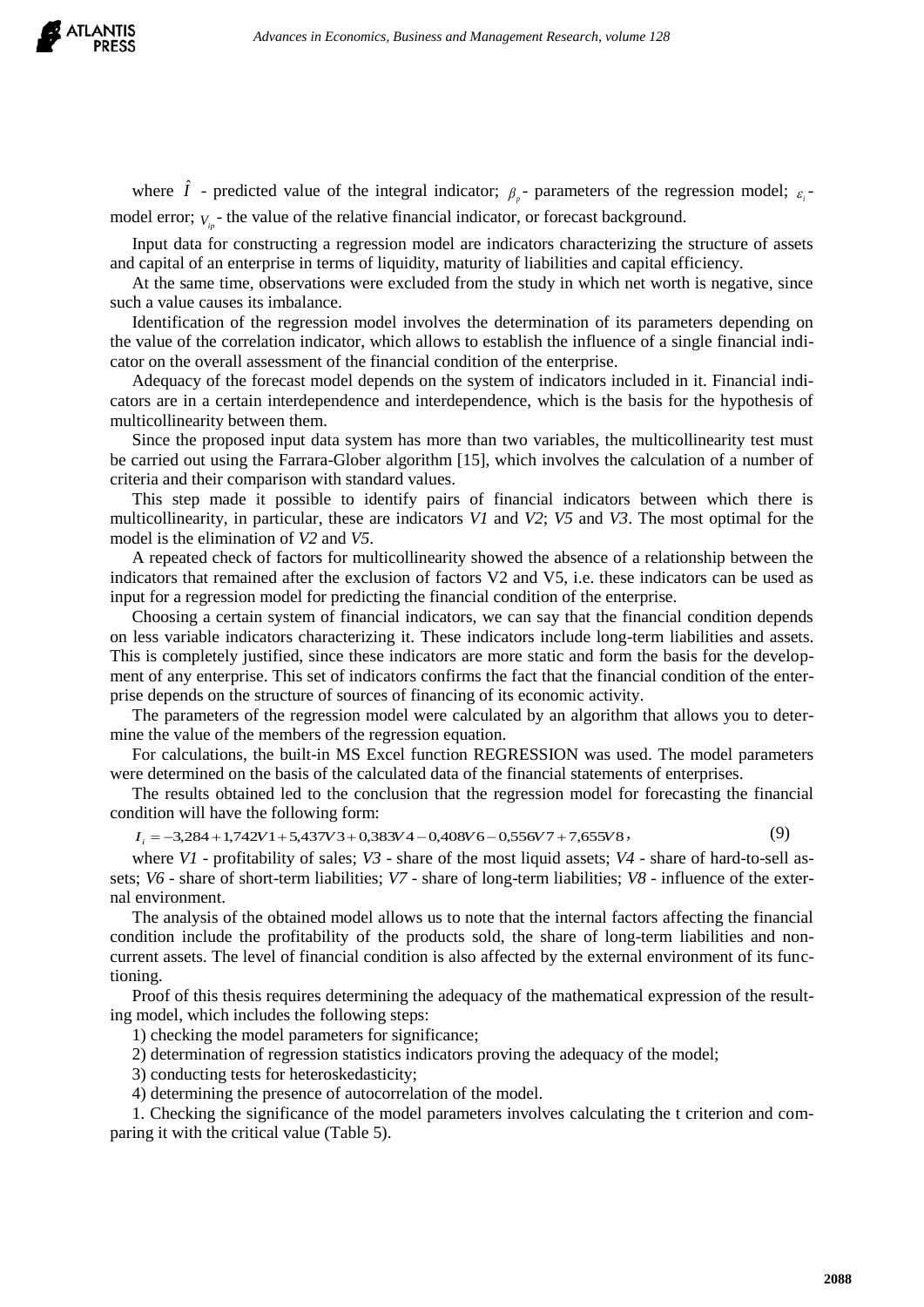| Parame-                        | Parameter  | Standard | Estimated  | with<br>Standard<br>t-test |
|--------------------------------|------------|----------|------------|----------------------------|
| ter                            | value      | error    | t-test     | probability 0,9            |
| $\beta_{1}$                    | 1,74210    | 0,41094  | 4,23931    | 1,67                       |
| $\beta_{3}$                    | 5,43662    | 0,75772  | 7,17496    | 1,67                       |
| $\beta_4$                      | 0,38326    | 0,19435  | 1,97196    | 1,67                       |
| $\beta_{\scriptscriptstyle 6}$ | $-0,40793$ | 0,21414  | $-1,90496$ | 1,67                       |
| $\beta_{7}$                    | $-0,55649$ | 0,19911  | $-2,79494$ | 1,67                       |
| $\beta_{\text{\tiny 8}}$       | 7,65472    | 2,73604  | 2,79774    | 1,67                       |

**Table 5.** Calculated values of the t-criterion of the parameters of the regression model for forecasting the financial condition.

According to the table, it is clear that the criteria obtained are significantly different from zero, therefore, they can be included in the model. Thus, the system of indicators included in the regression model objectively reflects the dependence of the overall assessment of the financial condition of the enterprise on a particular system of financial indicators.

2. Calculation of the indicators of the regression model (Table 6) also confirms the hypothesis about the reliability of the obtained dependence of the integral indicator of the financial condition on indicators characterizing the structure of assets and capital of the enterprise, taking into account the profitability of the products sold.

Based on the data of the regression model with a probability of 0.95, and degrees of freedom: m-1, n-m, it can be argued that the regression model (9) obtained as a result of the study is adequate to empirical data. The integrated assessment characterizing the financial condition of an industrial enterprise, by 91.34% depends on the system of indicators that are defined in the model (9).

**Table 6.** Indicators of the regression model for predicting the financial condition of the enterprise.

| Indicator                                  | Estimated   | Recommended value |
|--------------------------------------------|-------------|-------------------|
|                                            | value       |                   |
| Multiple Correlation Coefficient           | 0,91341694  | Approaching 1     |
| Coefficient of determination               | 0,8343305   | Approaching 1     |
| Clarification coefficient of determination | 0,81557546  | Approaching 1     |
| Standard error of model                    | 15,9620872  | Nearing minimum   |
| F-test                                     | 44,4856748  | Greater than 2,25 |
| Significance of the F-test                 | 5,6496 E-19 | Nearing minimum   |

4. Presence of autocorrelation indicates the inefficiency of estimates of the parameters of the regression model, which leads to biased forecasts.

Testing for model autocorrelation involves calculating the Darbin-Watson criterion and comparing it with the recommended value (approaching 2) [15, 26]. Study of this aspect led to the conclusion that there is no autocorrelation of residuals, which indicates the effectiveness of forecasts based on this model.

Main disadvantages of the developed regression model include prediction of individual structural elements of the assets and capital of the enterprise, i.e. in order to determine what the financial condition of the enterprise will be after a certain period of time, it is necessary to separately predict the indicators included in the model, which reduces the universality of this development.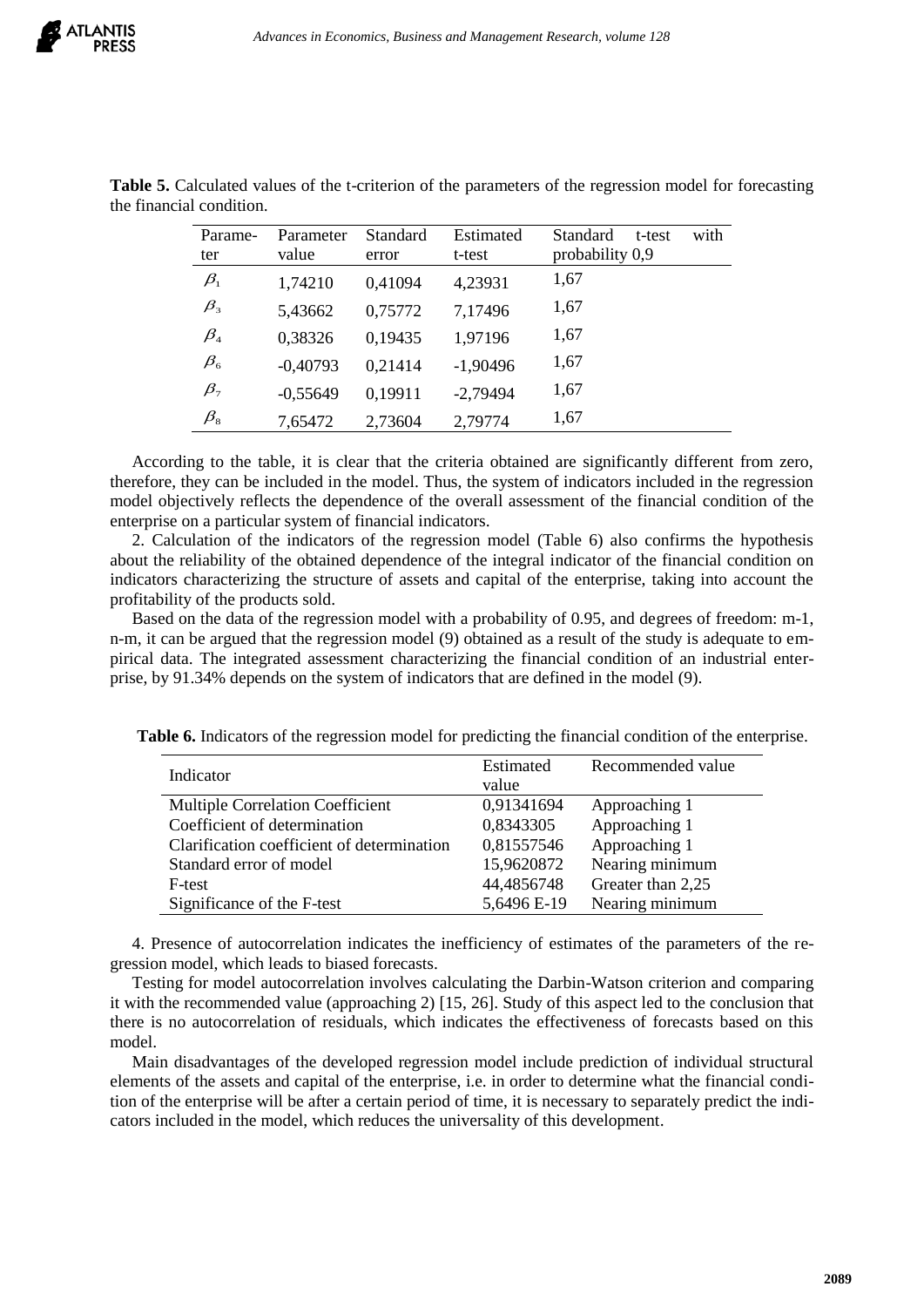

## **4. Modeling the financial condition of the organization**

To eliminate the drawback of model (9), it is proposed to supplement it with the functions of extrapolating the development trends of the main indicators included in its composition.

To determine the development trends of individual financial indicators, it is advisable to use the moving average method. A feature of this method is that the level of indicators is more significant than the influence of indicators that are at the end of the time series of initial data. This mechanism is implemented using a coefficient  $\lambda_i$ .

According to this method, the forecast value of the indicator is calculated as follows:

 $x_{t+k} = x_t + \lambda_t \Delta x_t + \lambda_{t-1} \Delta x_{t-1} + \lambda_{t-2} \Delta x_{t-2} + ... + \lambda_{t-k} \Delta x_{t-k}$  $,$  (10)

where *∆хt* - absolute change in the indicator in previous periods; *k -* forecast horizon; *t* - number of previous periods.

Coefficient is calculated by the formula:

$$
\lambda_t = \frac{i \times \beta}{n},\tag{11}
$$

where  $i$  - number that means a consecutive natural series of prehistory, starting from the last;  $\beta$ sequence coefficient determined on the basis of tabular data [4].

Based on the history period and the  $\lambda_t$  coefficient value (11), the forecast value of the indicators of the regression model will be calculated as follows:

 $x_{t+k} = x_t + 0.333 \Delta x_t + 0.267 \Delta x_{t-1} + 0.2 \Delta x_{t-2} + 0.133 \Delta x_{t-3} + 0.067 \Delta x_{t-4}$ (12)

To build a dynamic model for predicting the financial condition of an enterprise, we carry out a series of transformations of a previously developed regression model (9):

1) in model (9) we substitute the function of changing individual financial indicators, which is determined on the basis of the current average method (12);

2) after substitution, we calculate in the model the values of the corresponding coefficients.

Thus, taking into account the forecast function of a separate financial indicator (12) and the initial dependence (9), the model of the financial condition of the enterprise takes the form:

```
-0.037 \Delta V7_{t-4} + 7.655 V8_tt = 0.027 \Delta V 6<sub>t-4</sub> -0.556 V 7<sub>t</sub>-0.185 \Delta V 7<sub>t</sub>-0.148 \Delta V 7<sub>t-1</sub>-0.111 \Delta V 7<sub>t-2</sub>-0.074 \Delta V 7<sub>t-3</sub>-t + 0.026 \Delta V 4<sub>t-4</sub> - 0.408 V 6<sub>t</sub>-0.136\Delta V 6<sub>t</sub> - 0.109 \Delta V 6<sub>t-1</sub> - 0.081 \Delta V 6<sub>t-2</sub> - 0.054 \Delta V 6<sub>t-3</sub> - 0.054 \Delta V 6t + 0.364 \Delta V^2_{t-4} + 0.383 V^4_{t} + 0.127 \Delta V^4_{t} + 0.102 \Delta V^4_{t-1} + 0.077 \Delta V^4_{t-2} + 0.051 \Delta V^4_{t-3} +t + 0.117 \Delta V1_{t-4} + 5.436 V3_t + 1.810 \Delta V3_t + 1.451 \Delta V3_{t-1} + 1.087 \Delta V3_{t-2} + 0.723 \Delta V3_{t-3} +I_i = -3,284 + 1,742V1<sub>t</sub> +0,580\Delta V1<sub>t</sub> + 0,465\Delta V1<sub>t-1</sub> + 0,348\Delta V1<sub>t-2</sub> + 0,231\Delta V1<sub>t-3</sub> +
                                                                                                                                                                                                              (13)
```
where *V1t*, *∆V1t* - value / absolute deviation of the profitability of the products sold; *V3t*, *∆V3t* value / absolute deviation of the share of the most liquid assets; *V4t*, *∆V4t* - share / absolute deviation of a part of hard-to-sell assets; *V6t*, *∆V6t* - share / absolute deviation of the share of short-term liabilities; *V7t*, *∆V7t* - share / absolute deviation of the share of long-term liabilities; *V8* - environmental impact, positive or negative; *t* - number of previous periods.

For ease of use, it is proposed to simplify model (13) by expressing predicted indicators through the moving average function (12):

$$
I_i = -3,248 + 1,742 f(V1_{i+k}) + 5,436 f(V3_{i+k}) + 0383 f(V4_{i+k}) - 0,408 f(V6_{i+k}) - 0,556 f(V7_{i+k}) + 7,655 V8
$$
\n(14)

A feature of this approach is the prediction of the financial condition of the enterprise of a more dynamic nature, which is related to the dynamics of changes in indicators that significantly affect the overall assessment of the financial condition.

Consider the practical use of the developed regression models on the example of LLC Turbostalkomplekt (Table. 7).

Analyzing data Table. 7, we can conclude that for five years, subject to the absence of fundamental changes in the financial policy of the enterprise, LLC Turbostalkomplekt will have a clear tendency to improve its financial condition. At the same time, it should be noted that a change in the forecast value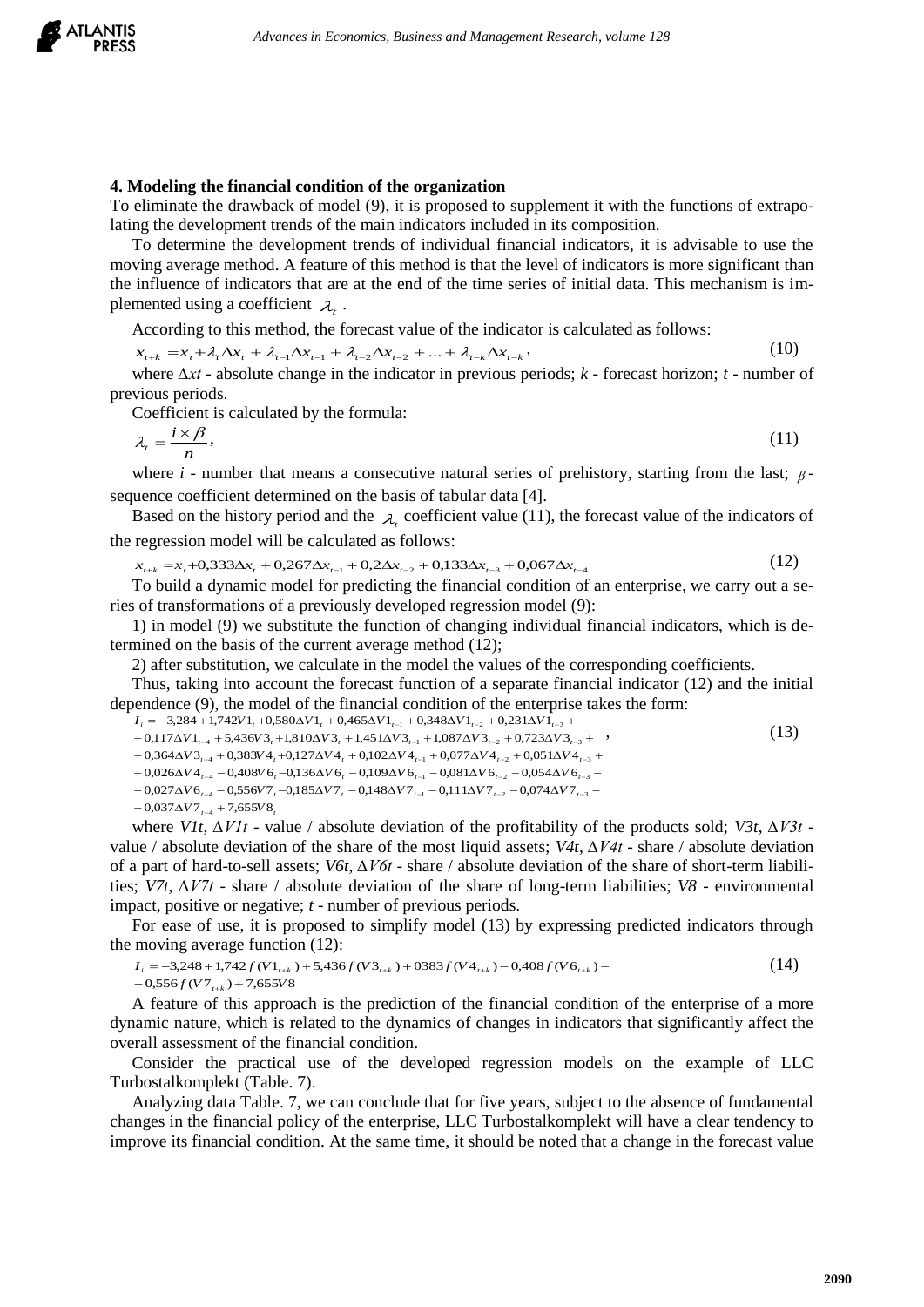of the integral indicator of the financial condition, based on the standard deviation, is possible within  $\pm$ 15.9.

**Table 7.** The calculation of the forecast financial condition of LLC Turbostalkomplekt based on the regression model.

| Year                     | V1    | V3   | V4    | V6    | V7    | V8     | I     | Financial    |  |
|--------------------------|-------|------|-------|-------|-------|--------|-------|--------------|--|
|                          |       |      |       |       |       |        |       | condition    |  |
| Input information        |       |      |       |       |       |        |       |              |  |
| 2014                     | 14,21 | 0.07 | 67,14 | 4,90  | 1,52  | $-1,0$ | 33,52 | satisfactory |  |
| 2015                     | 7.47  | 0.04 | 59,92 | 1,02  | 2,99  | 1,0    | 22,35 | unstable     |  |
| 2016                     | 6,87  | 0.06 | 52,16 | 2.59  | 1,48  | 1,0    | 25,34 | unstable     |  |
| 2017                     | 13,08 | 0.07 | 51,62 | 2,05  | 0.19  | 0,0    | 35,61 | satisfactory |  |
| 2018                     | 15,94 | 0.04 | 55,24 | 7,05  | 7,14  | 1,0    | 41,47 | satisfactory |  |
| <b>Estimated figures</b> |       |      |       |       |       |        |       |              |  |
| forecast 1 year          | 17,53 | 0.04 | 53,79 | 8.36  | 9,01  | 1,00   | 47,32 | satisfactory |  |
| forecast 2 year          | 19,53 | 0,03 | 52,65 | 9.98  | 11,13 | 1,00   | 48,50 | satisfactory |  |
| forecast 3 year          | 21,98 | 0,02 | 52,02 | 11,90 | 13,45 | 1,00   | 50,41 | satisfactory |  |
| forecast 4 year          | 24,45 | 0,01 | 51,66 | 13,86 | 16,00 | 1,00   | 52,30 | satisfactory |  |
| forecast 5 year          | 26,73 | 0,00 | 51,20 | 15,86 | 18,61 | 1,00   | 53,77 | satisfactory |  |

In general, this forecast, based on data from previous periods, is objective. To further stabilize the financial condition in the future, an enterprise needs to pay more attention to cash management in order to ensure a sufficient level of solvency.

## **5. Conclusion**

As a result of the study, areas of forecasting the financial condition of the enterprise, we have built five models for forecasting the financial condition, namely:

1) a logical-descriptive model;

2) factor model (5);

- 3) a trend model of financial condition (6, 7);
- 4) a regression model of financial condition (9);
- 5) a dynamic model for forecasting financial condition (13, 14).

The developed models have both advantages and some limitations, which is due to the goal of predicting the financial condition of the enterprise. In general, the choice of a particular model depends on the purpose of forecasting, the availability of input data and the forecast horizon.

Summing up the study, it should be noted that the developed models meet the forecasting goals that most often arise in front of financial analysts of industrial enterprises and specialists of financial and credit institutions. In our opinion, these models are quite simple to use and allow us to make adequate conclusions regarding the financial condition of the enterprise in the medium term.

### **References**

- [1] Altman E 1984 Futher Empirical Investigation of the Bankruptcy Cost Question *Journal of Finance* 1067 – 1089
- [2] Artemenko V, Bellender M 2000 Financial Analysis. Business and Service (Moscow)
- [3] Balabanov I 2010 Financial management Theory and practice Perspektiva (Moscow)
- [4] Basovskiy L 2018 Forecasting and planning in market conditions *INFRA-M* (Moscow)
- [5] Beaver W 1966 Financial ratio and Predictions of Failure Empirical Research in Accounting Selected Studies *Supplement to Journal of Accounting Research* **4** 39-47
- [6] Berdnikova T 2012 Analysis and diagnosis of the financial-economic activity of enterprise *Infra-M* (Moscow)
- [7] Bilik M, Pavlovskaya O, Pritulyak N, Nevmerzhitskaya N 2005 Financial analysis *KNEU*